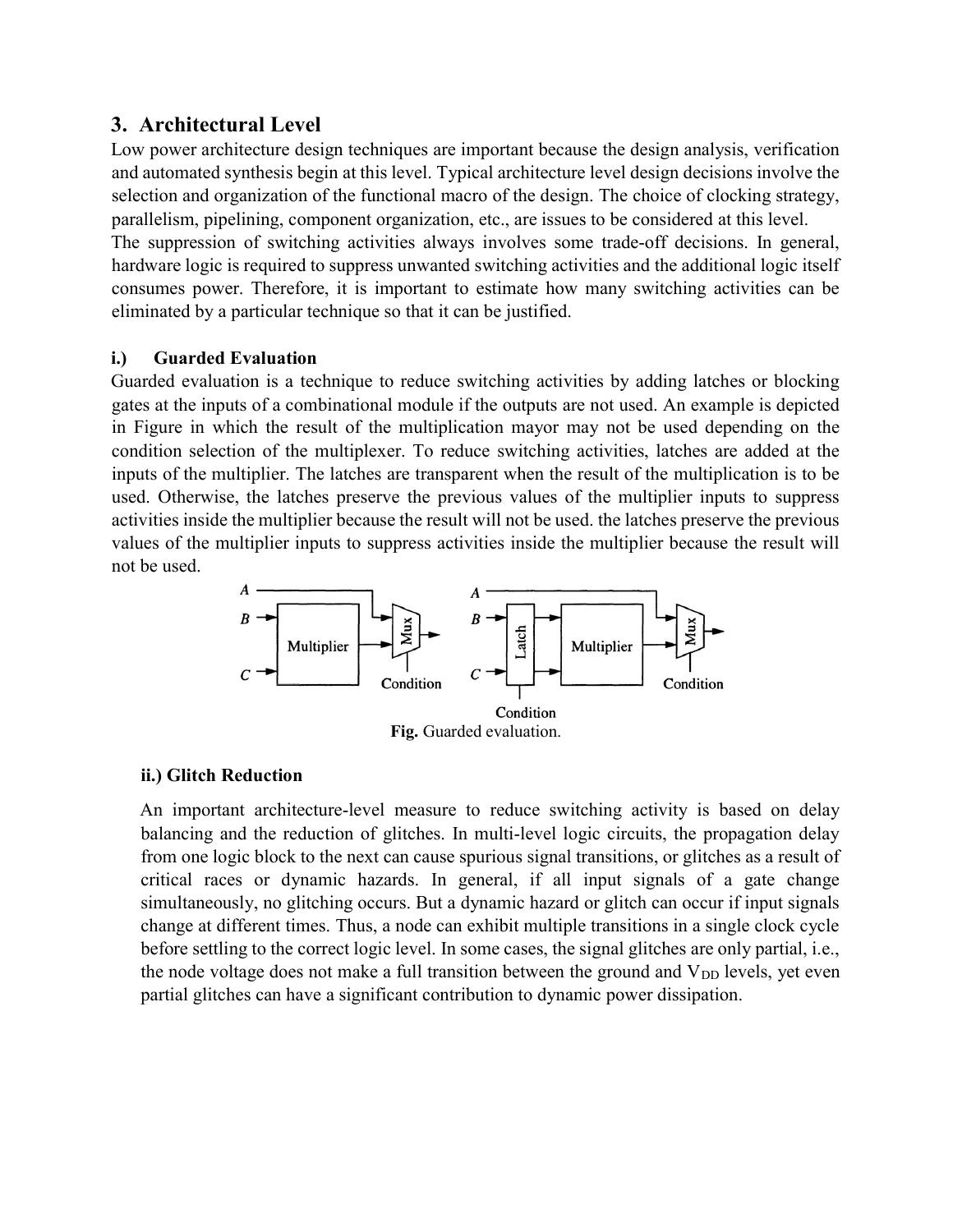

Fig. Signal glitching in multi-level static CMOS circuits.

Glitches of a signal node are dependent on the logic depth of the node, i.e., the number of logic gates from the node to a primary input or a sequential element. Generally, nodes that are logically deeper are more prone to signal glitches. One of the reasons is that the transition arrival times of the gate inputs are spreaded longer due to delay imbalances. Also, a logically deep node is typically affected by more primary input switching and therefore more susceptible to glitches.

One way to reduce glitches is to shorten the depth of combinational logic by adding pipeline registers. This is very effective especially for data path components such as multipliers and parity trees. Data path components are more glitch-prone because they have deep logic and the inputs switch simultaneously.

#### iii.) Parallel Architecture with Voltage Reduction

When the system design of a chip has the luxury of defining the system operating voltage, an interesting low power technique using parallel processing can be used. This stems from the observation that a higher voltage system can be operated at a higher frequency because of shorter average gate propagation delay. the maximum operating frequency of a CMOS gate is inversely proportional to its operating voltage. As the operating voltage approaches the transistor threshold voltage, the gate delay increases, thus effectively limits the maximum operating frequency of the system. However, a low voltage system is attractive for the obvious benefit of low power dissipation. To overcome this problem, parallelism can be applied so that the frequency requirement of the system is reduced, thus allowing the system designer to choose a lower operating voltage.



Fig. Power dissipation of uni-processing and parallel processing systems.